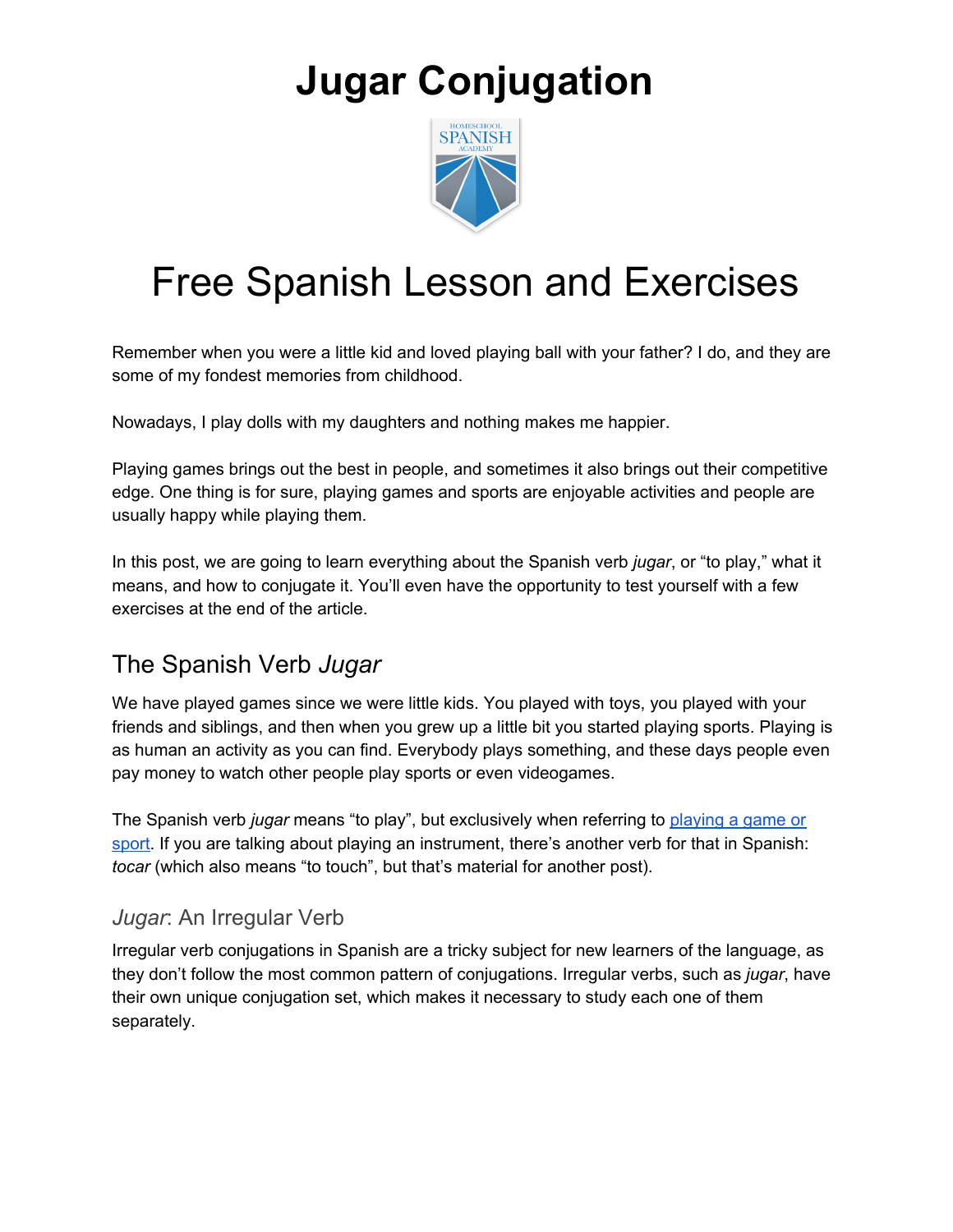The main change in the *jugar* conjugation set is on the suffix *jug-* that becomes *jueg-* depending on the tense and person. It also has an [orthographic](https://www.123teachme.com/spanish_verb_conjugation/jugar) variation, if a letter *e* comes after the letter *g*, the latter becomes *gu*. In practice, this means that you should never say *juege*, but *juegue*.

### *Jugar* Conjugation

Sure, the *jugar* conjugations set is unique because it's an irregular verb, but it's not one that's particularly hard to master. The conjugation variations in relation to other verbs patterns are minimal and specific to the present tense.

The important thing to remember when learning these Spanish conjugation sets is that you need to memorize them at first, but as you practice them more and more, you'll develop a feeling for them and they will come naturally at you.

#### *Jugar* Verbals

The three verbals in Spanish are the same as in English, infinitive, gerund, and participle. [Verbals](https://www.thoughtco.com/verbal-grammar-1692584) are non-conjugated forms of verbs and they always need another conjugated verb in order to be used in a sentence.

| Jugar Verbals     |                        |                                                                         |  |
|-------------------|------------------------|-------------------------------------------------------------------------|--|
|                   | <b>Verbal</b>          | <b>Example</b>                                                          |  |
| <b>Infinitive</b> | <i>jugar</i> (to play) | Quiero jugar fútbol. - I want to play football.                         |  |
| Gerund            | jugando<br>(playing)   | Estábamos jugando a las escondidas. – We were playing<br>hide and seek. |  |
| <b>Participle</b> | jugado (played)        | Nunca había jugado ajedrez antes. - I had never played<br>chess before. |  |

#### *Jugar* Conjugation: Indicative Mood

To start the *[jugar](https://conjugator.reverso.net/conjugation-spanish-verb-jugar.html)* [conjugation](https://conjugator.reverso.net/conjugation-spanish-verb-jugar.html) set, we'll first look at the indicative mood tenses which are the most common ones. For clarity, we are dividing them in simple tenses and compound tenses. The latter include the auxiliary verb *haber* (to have).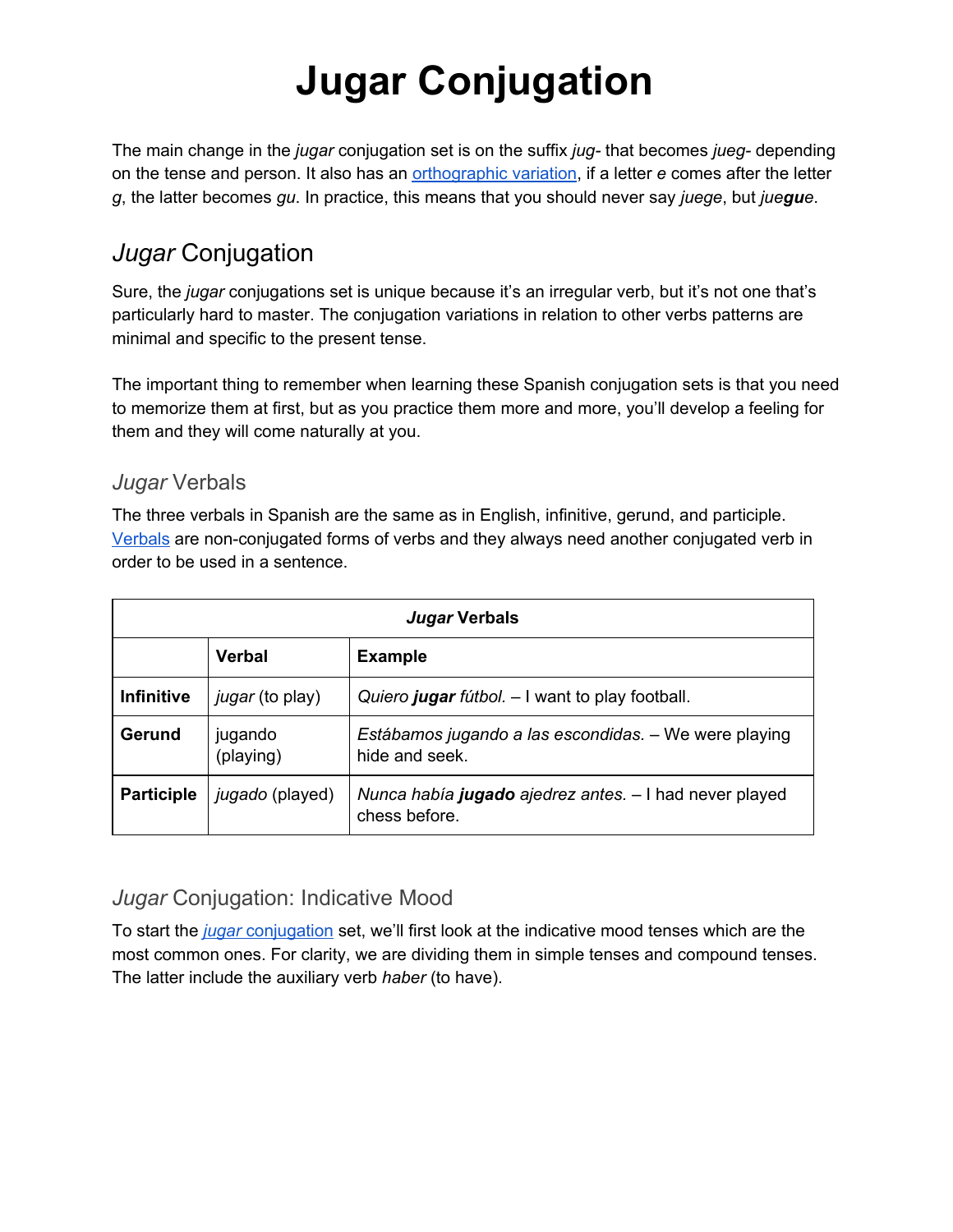| <b>Subject</b> | <b>Present</b> | <b>Preterite</b> | Imperfect | <b>Conditional</b> | <b>Future</b> |
|----------------|----------------|------------------|-----------|--------------------|---------------|
|                | (play)         | (played)         | (played)  | (would<br>played)  | (will play)   |
| уo             | juego          | jugué            | jugaba    | jugaría            | jugaré        |
| tú             | juegas         | jugaste          | jugabas   | jugarías           | jugarás       |
| él/ella        | juega          | jugó             | jugaba    | jugaría            | jugará        |
| nosotros       | jugamos        | jugamos          | jugábamos | jugaríamos         | jugaremos     |
| ustedes        | juegan         | jugaron          | jugaban   | jugarían           | jugarán       |
| ellos/ellas    | juegan         | jugaron          | jugaban   | jugarían           | jugarán       |

*Jugar* Conjugation: Simple Tenses of the Indicative Mood

#### *Jugar* Conjugation: Compound Tenses of the Indicative Mood

| <b>Subject</b> | <b>Present Perfect</b> | <b>Preterite</b><br><b>Perfect</b> | <b>Past Perfect</b><br>(Pluperfect) | <b>Conditional</b><br><b>Perfect</b> | <b>Future</b><br><b>Perfect</b> |
|----------------|------------------------|------------------------------------|-------------------------------------|--------------------------------------|---------------------------------|
|                | (have/has played)      | (had played)                       | (had played)                        | (would have<br>played)               | (will have<br>played)           |
| уo             | he jugado              | hube jugado                        | había jugado                        | habría jugado                        | habré jugado                    |
| tú             | has jugado             | hubiste<br>jugado                  | habías<br>jugado                    | habrías<br>jugado                    | habrás<br>jugado                |
| él/ella        | ha jugado              | hubo jugado                        | había jugado                        | habría jugado                        | habrá jugado                    |
| nosotros       | hemos jugado           | hubimos<br>jugado                  | habíamos<br>jugado                  | habríamos<br>jugado                  | habremos<br>jugado              |
| ustedes        | han jugado             | hubieron<br>jugado                 | habían<br>jugado                    | habrían<br>jugado                    | habrán<br>jugado                |
| ellos/ellas    | han jugado             | hubieron<br>jugado                 | habían<br>jugado                    | habrían<br>jugado                    | habrán<br>jugado                |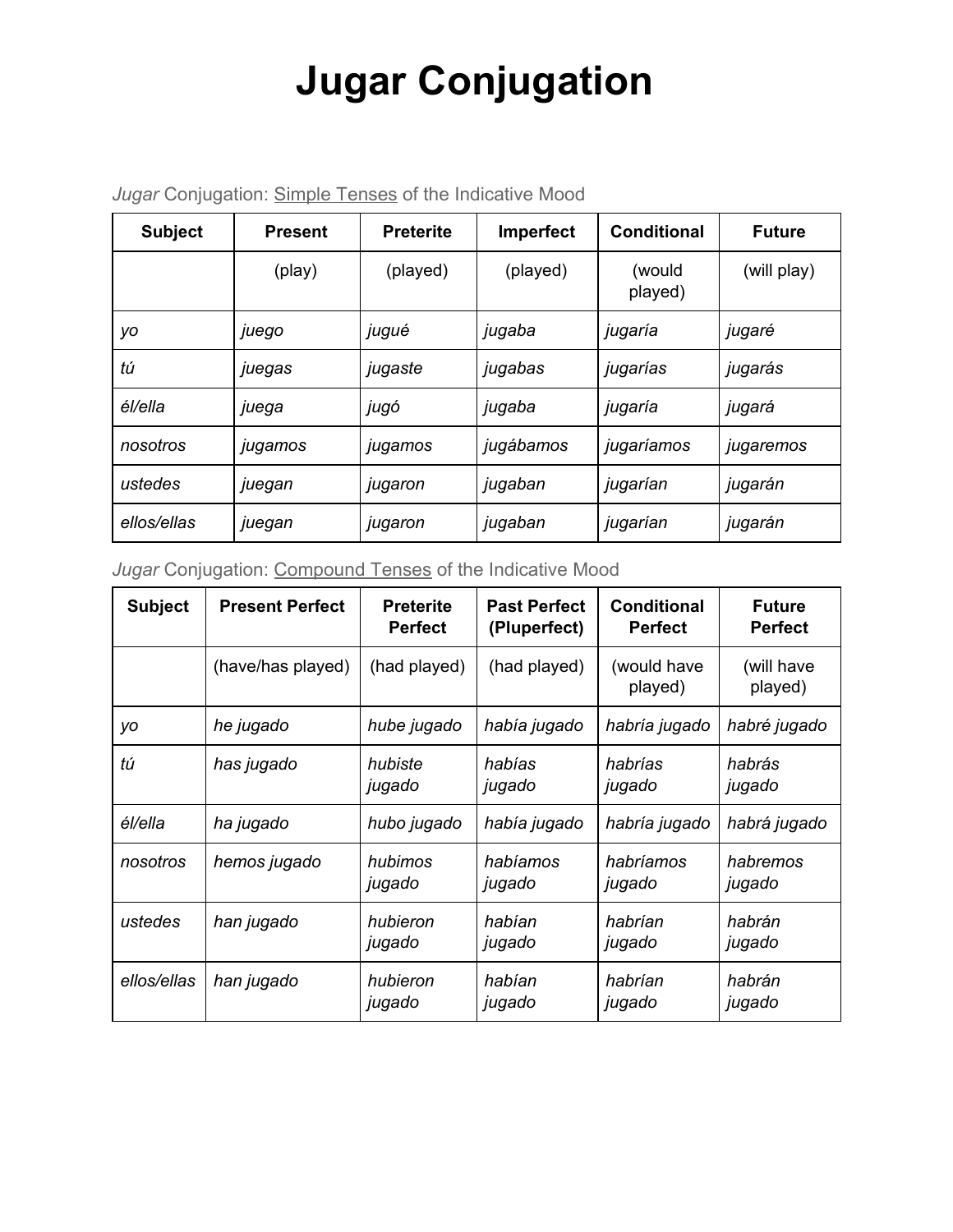#### *Jugar* Conjugation: Subjunctive Mood

The next mood of the *jugar* conjugation set is the [subjunctive,](https://www.spanish.academy/blog/spanish-subjuntive-part-1/) a mood used to express hopes, wishes, and desires. It's also divided into simple and compound tenses.

| <b>Subject</b> | <b>Present</b> | Imperfect | Imperfect 2 | <b>Future</b> |
|----------------|----------------|-----------|-------------|---------------|
| уo             | juegue         | jugara    | jugase      | jugare        |
| tú             | juegues        | jugaras   | jugases     | jugares       |
| él/ella        | juegue         | jugara    | jugase      | jugare        |
| nosotros       | juguemos       | jugáramos | jugásemos   | jugáremos     |
| ustedes        | jueguen        | jugaran   | jugasen     | jugaren       |
| ellos/ellas    | jueguen        | jugaran   | jugasen     | jugaren       |

*Jugar* Conjugation: Simple Tenses of the Subjunctive Mood

*Jugar* Conjugation: Compound Tenses of the Subjunctive Mood

| <b>Subject</b> | <b>Present Perfect</b> | <b>Past Perfect</b><br>(Pluperfect) | <b>Past Perfect 2</b><br>(Pluperfect 2) | <b>Future Perfect</b> |
|----------------|------------------------|-------------------------------------|-----------------------------------------|-----------------------|
| уo             | haya jugado            | hubiera jugado                      | hubiese jugado                          | hubiere jugado        |
| tú             | hayas jugado           | hubieras jugado                     | hubieses jugado                         | hubieres jugado       |
| él/ella        | haya jugado            | hubiera jugado                      | hubiese jugado                          | hubiere jugado        |
| nosotros       | hayamos jugado         | hubiéramos<br>jugado                | hubiésemos<br>jugado                    | hubiéremos<br>jugado  |
| ustedes        | hayan jugado           | hubieran jugado                     | hubiesen jugado                         | hubieren jugado       |
| ellos/ellas    | hayan jugado           | hubieran jugado                     | hubiesen jugado                         | hubieren jugado       |

#### *Jugar* Conjugation : Imperative Mood

In Spanish, the imperative mood is used to give orders and commands. The commands can be affirmative or negative. For the obvious reason that you can't give an order to yourself or to a third person, the imperative mood has fewer subjects to conjugate.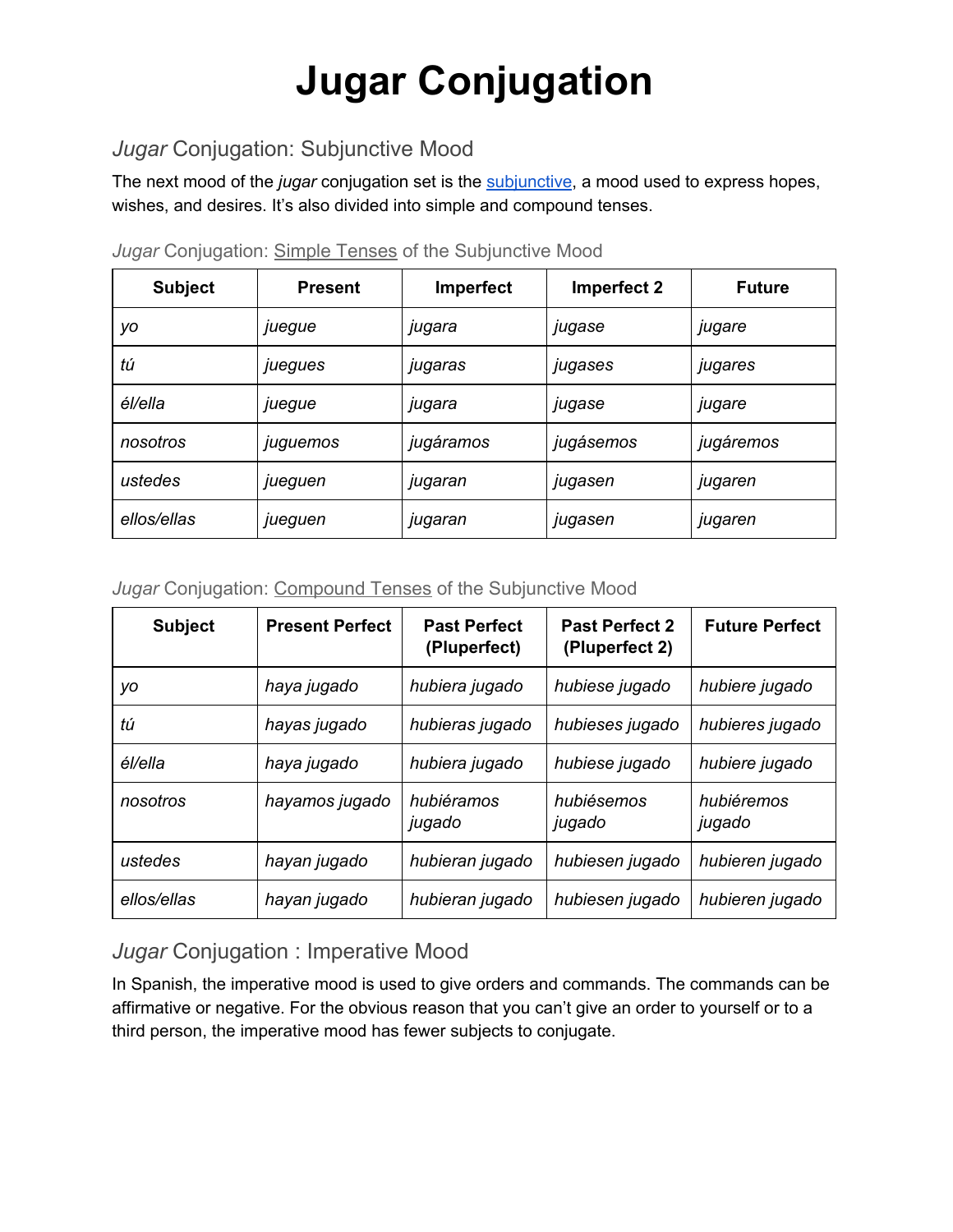*Jugar* Conjugation: Imperative Mood

| <b>Subject</b> | <b>Affirmative</b>  | <b>Negative</b>                 |  |
|----------------|---------------------|---------------------------------|--|
|                | (play / let's play) | (don't play<br>/ let's not play |  |
| tú             | juega               | no juegues                      |  |
| nosotros       | juguemos            | no juguemos                     |  |
| ustedes        | jueguen             | no jueguen                      |  |

### *Jugar* Conjugation: Exercises

Fill in the blank using the right conjugation of *saber*:

1. *Cuando era niño, yo \_\_\_\_\_\_\_\_\_\_\_\_ fútbol todos los días.* - When I was a child, I used to play football every day.

- 2. *Él \_\_\_\_\_\_\_\_\_\_\_\_\_ si se lo pidieras.* He would play if you ask him.
- 3. *\_\_\_\_\_\_\_\_\_\_\_\_\_\_\_ tú, yo no tengo ganas.* You play, I don't want to.
- 4. *Espero que mañana \_\_\_\_\_\_\_\_\_\_\_\_ LeBron.* I hope LeBron plays tomorrow.
- 5. *Ayer \_\_\_\_\_\_\_\_\_\_\_\_\_\_\_\_\_ muy bien los Yankees*. Yesterday, the Yankees played very well.
- 6. *Si* \_\_\_\_\_\_\_\_\_\_\_\_\_\_\_\_ habríamos ganado*.* If you had played, we would have won.
- 7. \_\_\_\_\_\_\_\_\_\_\_\_\_\_\_\_ *mi último partido.* I've played my last game.
- 8. *¿Tú \_\_\_\_\_\_\_\_\_\_\_\_\_\_\_ videojuegos?* Do you play videogames?
- 9. *Espero que Monopoly antes.* I hope you had played Monopoly before.
- 10. *¿Ella \_\_\_\_\_\_\_\_\_\_\_\_\_ con ustedes?.* Did she play with you?